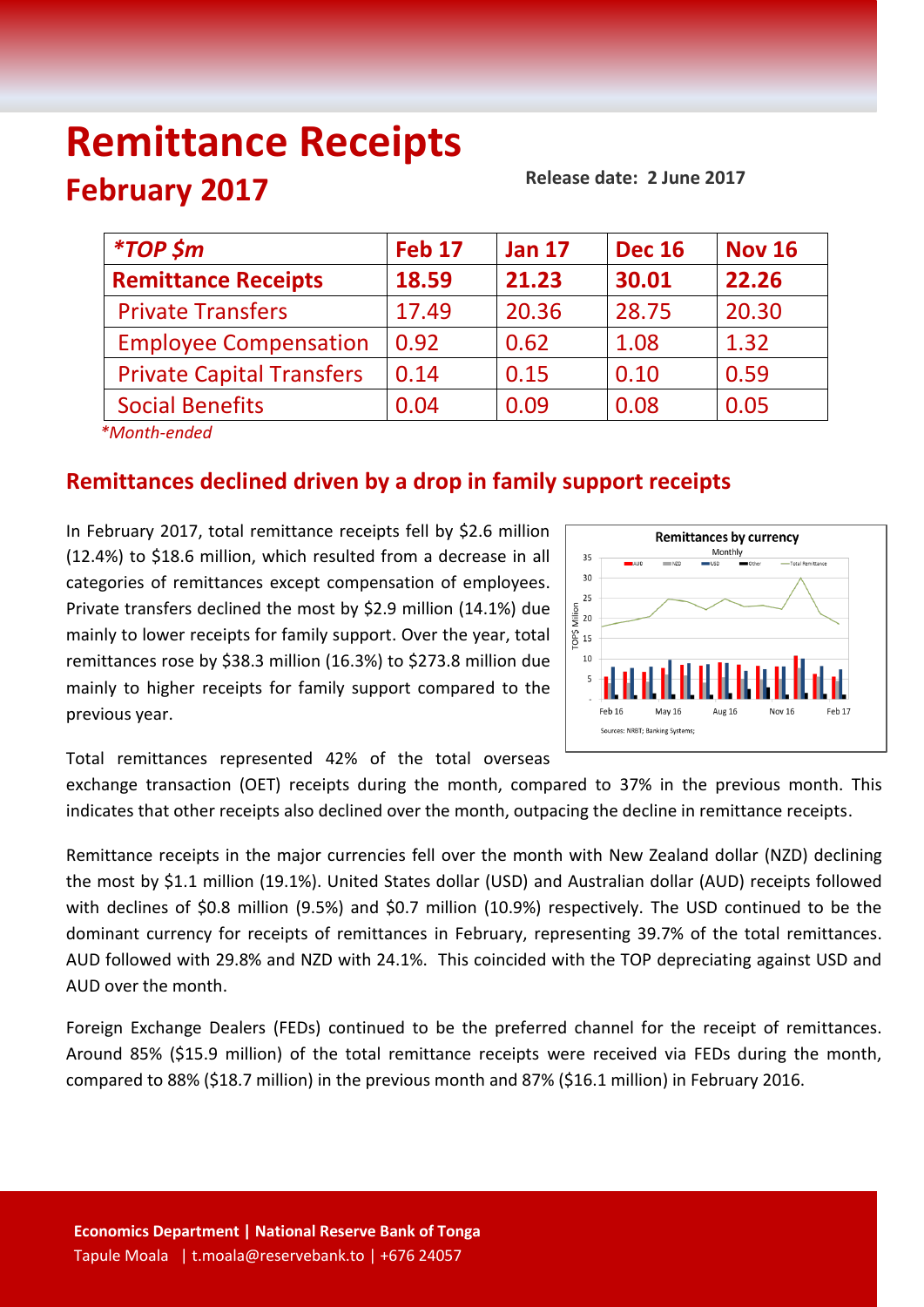#### **Private Transfers**

Private transfers which are mostly receipts for family support, hold the largest component of total remittance receipts, representing 94% (\$17.5 million) of the total remittance receipts and 39% of the total OET receipts. Family support receipts via FEDs in NZD, USD and AUD fell by \$1.1 million, \$0.9 million and \$0.8 million respectively.



#### **Employee Compensation<sup>1</sup>**

Compensation of employees rose by \$0.3 million (105.4%) over the month, representing 5% of the total remittances. This was mainly receipts from other wages and salaries whereas the receipt from Recognised Seasonal Employer (RSE) Scheme workers slightly rose by \$0.03 million. Over the year to February 2017, total employee compensation rose by \$0.2 million (0.9%) to \$18.1 million. Majority of the employee compensation over the year was for other wages and salaries at \$10.4 million (57%) and the remaining 43% were from RSE workers.

#### **Private capital transfers & Social benefits**

Other private transfers for capital expenditures slightly fell by \$0.01 million (8.9%) to \$0.1 million in February. During the month, receipts by households for house construction and renovation related activities were lower compared to the previous month. Social benefits also declined by \$0.05 million (54.4%) over the month. Private capital transfers and social benefits accounted for only 1% of the total remittance receipts.

#### **Outlook**

 $\overline{a}$ 

Remittance receipts are expected to increase in the near terms as the busy season approaches. The NRBT will continue to closely monitor the remittance receipts given it is the largest source of foreign exchange inflow for the economy.

 $^1$  Employee compensation is the sum of wages and salaries from the Recognised Seasonal Employer (RSE) program, Tongan residents working short term overseas, and resident employees serving foreign organizations.